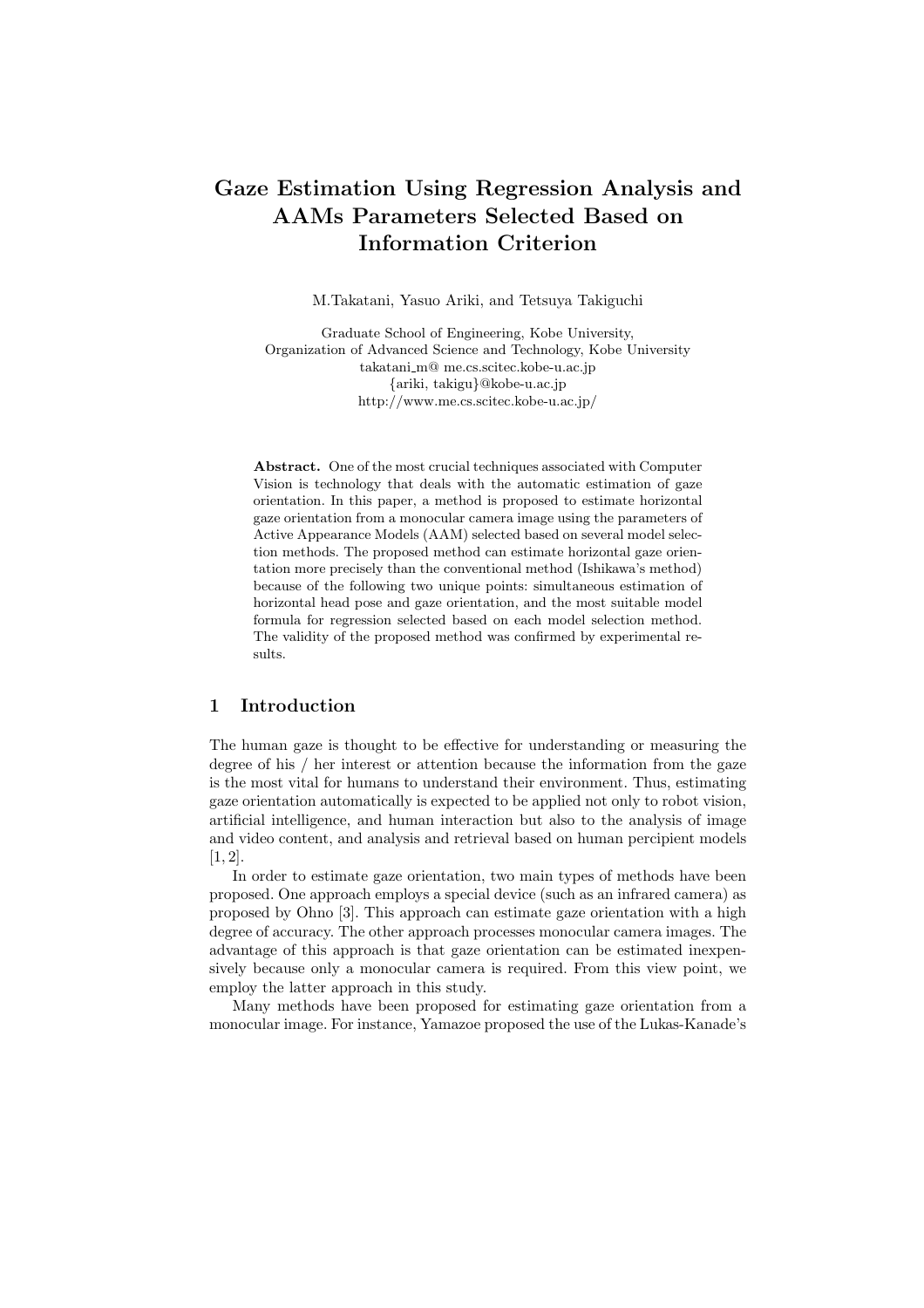### 2 Manabu Takatani, Yasuo Ariki, Tetsuya Takiguchi

feature tracking method [4] and 3D-eyeball model[5]. Gaze can be estimated stably by this method, even if the subject is not included in the training data. However, the precision is not so accurate because the gaze orientation is estimated after the head pose estimation.

Ishikawa proposed the use of 3D AAM (Active Appearance Models) to extract the coordinates of the feature points, and the gaze orientation was estimated by the 3D eyeball model. The gaze orientation can be computed more precisely than Yamazoe's method due to the improvement of head pose estimation error using this method. However, the positioning error of the feature points causes the gaze estimation error because gaze orientation is computed using the coordinates of the feature points relative to the eye [6].

Thus, there were few methods that address the relationship between head pose and gaze orientation simultaneously. This is the reason why we propose a method in this paper to estimate them simultaneously using regression-based AAM parameters.

Moreover, the feature parameters extracted by AAM contain unessential information for the estimation. To select the essential feature parameters, we employ the model selection method (e.g. AIC[10], MDL[11], BIC[12]).

The rest of this paper is organized as follows. In Section 2, the method to estimate horizontal gaze orientation is proposed. Experimental results are presented in Section 3, followed by concluding remarks in Section 4.

# **2 Proposed Method**

In this section, the method to estimate horizontal gaze orientation is proposed. Fig. 1 shows a processing flow of the proposed method. First, the facial area in the test image is detected using AdaBoost based on Haar-like features for stable AAM performance. Next, the feature parameters are extracted by AAM on this facial area. Finally, the head pose and the horizontal gaze orientation are simultaneously estimated using a regression model that is selected based on AIC (Akaike Information Criterion), MDL (Minimum Description Length), and BIC (Bayes Information Criterion).

### **2.1 Facial Area Search**

The performance of AAM feature extraction depends on the initial search points. To make AAM search performance more stable, the facial area in an image is roughly computed using AdaBoost based on Haar-like features proposed by Viola [7]. Haar-like features for face detection are based on the difference between the sums of the pixels within two rectangular regions of the same size and shape that are adjacent to one another horizontally or vertically.

Since the total number of Haar-like features is far larger than the number of pixels on the image, simple and efficient classifiers can be constructed by selecting a small number of important features using AdaBoost from a huge library of potential features.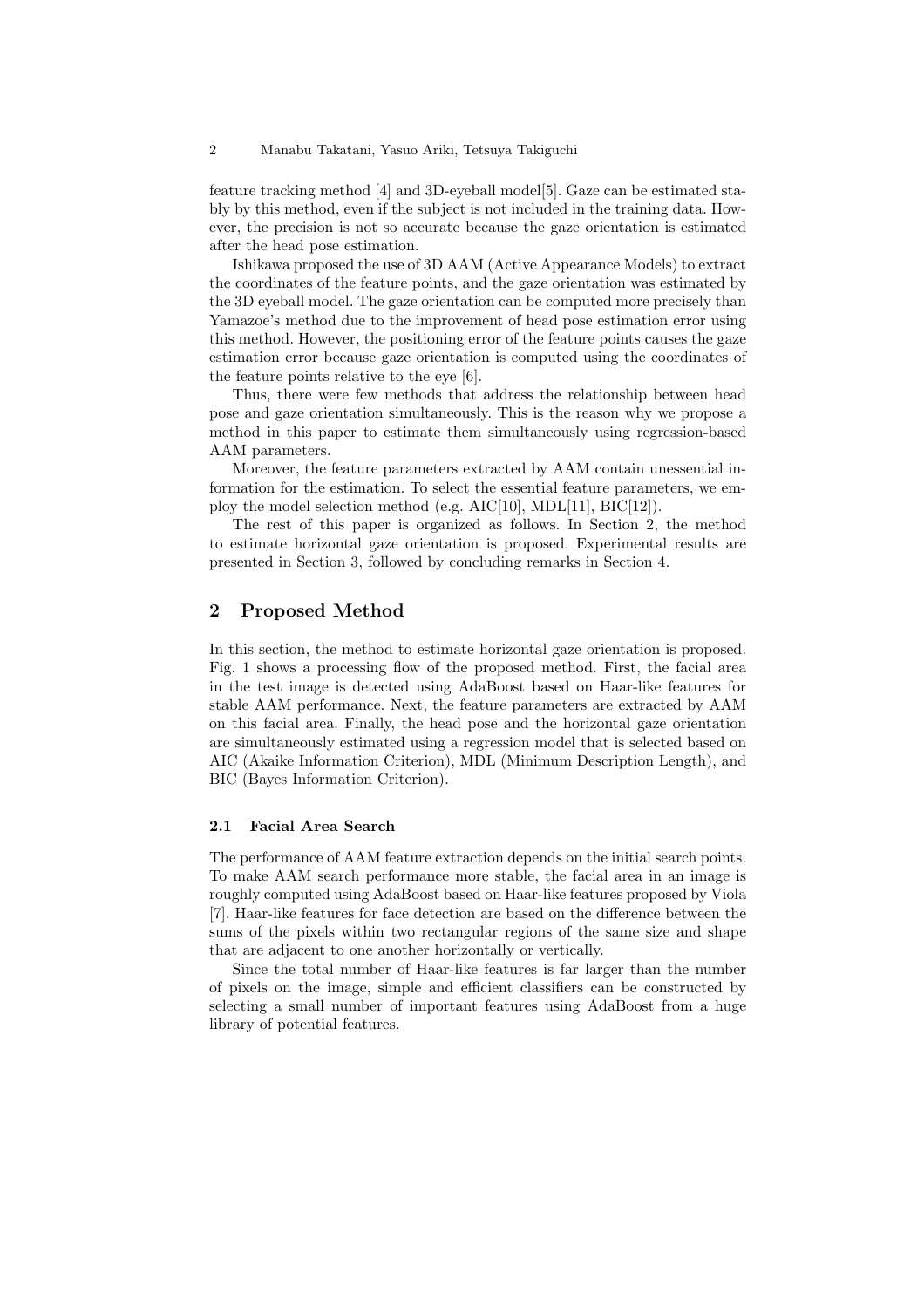

Fig. 1. Processing flow of the proposed method.

Actually, we employed "haarcascase frontalface*′′* in OpenCV library for searching facial area.

### **2.2 Active Appearance Models**

Cootes proposed AAM to represent shape and texture variations of an object with a low dimensional parameter vector **c** [8]. Vector **c** can represent various facial images with arbitrary orientation of face and gaze using the training images that contain varying faces and gazes.

Since AAM is constructed statistically from training images, some elements of vector **c** represent the information related to the variance in face and gaze orientation. Therefore, this parameter vector **c** is employed as the feature parameter for the estimation of gaze orientation because parameter vector **c** is thought to be linearly associated with the displacement of the feature points caused by changes in head pose and gaze orientation.

In the AAM framework, shape vector **s** and texture vector **g** of the face are represented as shown in Eq.  $(1)$  and Eq.  $(2)$ , respectively. In particular, shape vector **s** indicates the coordinates of the feature points, and texture vector **g** indicates the gray-level of the image within the shape,

$$
\mathbf{s}(\mathbf{c}) = \overline{\mathbf{s}} + \mathbf{P}_{\mathbf{s}} \mathbf{W}_{\mathbf{s}}^{-1} \mathbf{Q}_{\mathbf{s}} \mathbf{c}
$$
 (1)

$$
\mathbf{g}(\mathbf{c}) = \bar{\mathbf{g}} + \mathbf{P}_{\mathbf{g}} \mathbf{Q}_{\mathbf{g}} \mathbf{c} \tag{2}
$$

where  $\bar{s}$  and  $\bar{g}$  are the mean shape and mean texture of training images, respectively. **P<sup>s</sup>** and **P<sup>g</sup>** are a set of orthogonal bases of shape and texture variation, respectively. **Q<sup>s</sup>** and **Q<sup>g</sup>** are eigen matrices (including the eigenvectors). **W<sup>s</sup>**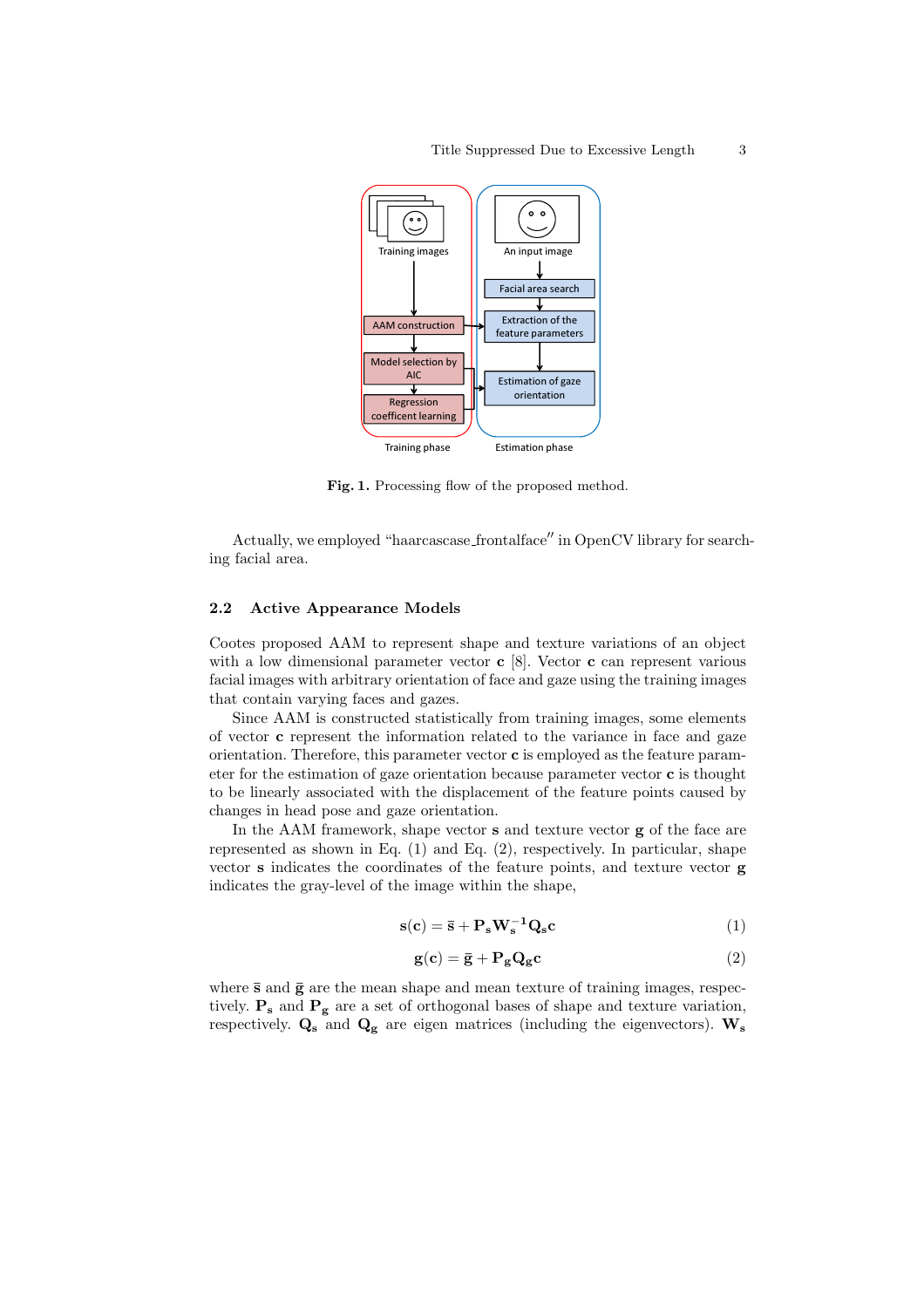is a diagonal weight matrix for each shape parameter, allowing for the difference in units between the shape and texture models. **c** is a vector of parameters controlling both the shape and gray-levels of the model.

In this paper, AAM is constructed using 43 shape points as shown in Fig. 2.



**Fig. 2.** 43 feature points for construction of AAM.

On the test image **I**, the goal of the AAM search is to minimize the error **e**(**p***,* **c**) as shown in Eq. (3) with respect to parameter vector **c** and pose parameter vector **p**.

$$
\mathbf{e}(\mathbf{p}, \mathbf{c}) = ||\mathbf{g}(\mathbf{c}) - \mathbf{I}(\mathbf{W}(\mathbf{p})) || \qquad (3)
$$

where **W** denotes the Affine warp function, **p** denotes the pose parameter vector for Affine warp (translation, scale, rotation), and  $I(W(p))$  indicates the Affinetransformed image controlled by the pose parameter  $p$  on the test image **I**.  $g(c)$ is given in Eq. (2).

Thus, we can extract the most optimized parameter vector **c** as feature parameters from the test image.

### **2.3 Regression Analysis and Model Selection Method**

The head pose and gaze orientation are estimated by regression analysis using the feature parameters extracted by AAM. In order to estimate horizontal face orientation *ϕ*, Cootes proposed a face rotation model [9]. In this paper, we propose a nobel method for simultaneous estimation of horizontal face orientation *ϕ* and horizontal relative gaze orientation  $\theta$  based on the relationship between the displacement of feature points and rotation angles  $\phi$  or  $\theta$  by expanding Cootes's method.

In the proposed method, the regression formula to estimate horizontal facial orientation  $\phi$  and horizontal gaze orientation  $\theta$  can be represented by Eq. (4).

$$
y = a_0 + Ac \tag{4}
$$

where  $\mathbf{y} = (\phi, \dot{\theta})^T \in \mathbb{R}^{2 \times 1}$  is the vector of the objective variable.  $\dot{\theta}$  is the total orientation of facial orientation  $\phi$  and gaze orientation  $\theta$  ( $\dot{\theta} = \phi + \theta$ ), which means the horizontal gaze orientation relative to the image plane.  $\mathbf{a_0}$  =  $(a_{1,0}, a_{2,0})^T \in \mathbb{R}^{2 \times 1}$  is the constant vector of regression.  $\mathbf{c} = (c_1 \dots c_d)^T \in$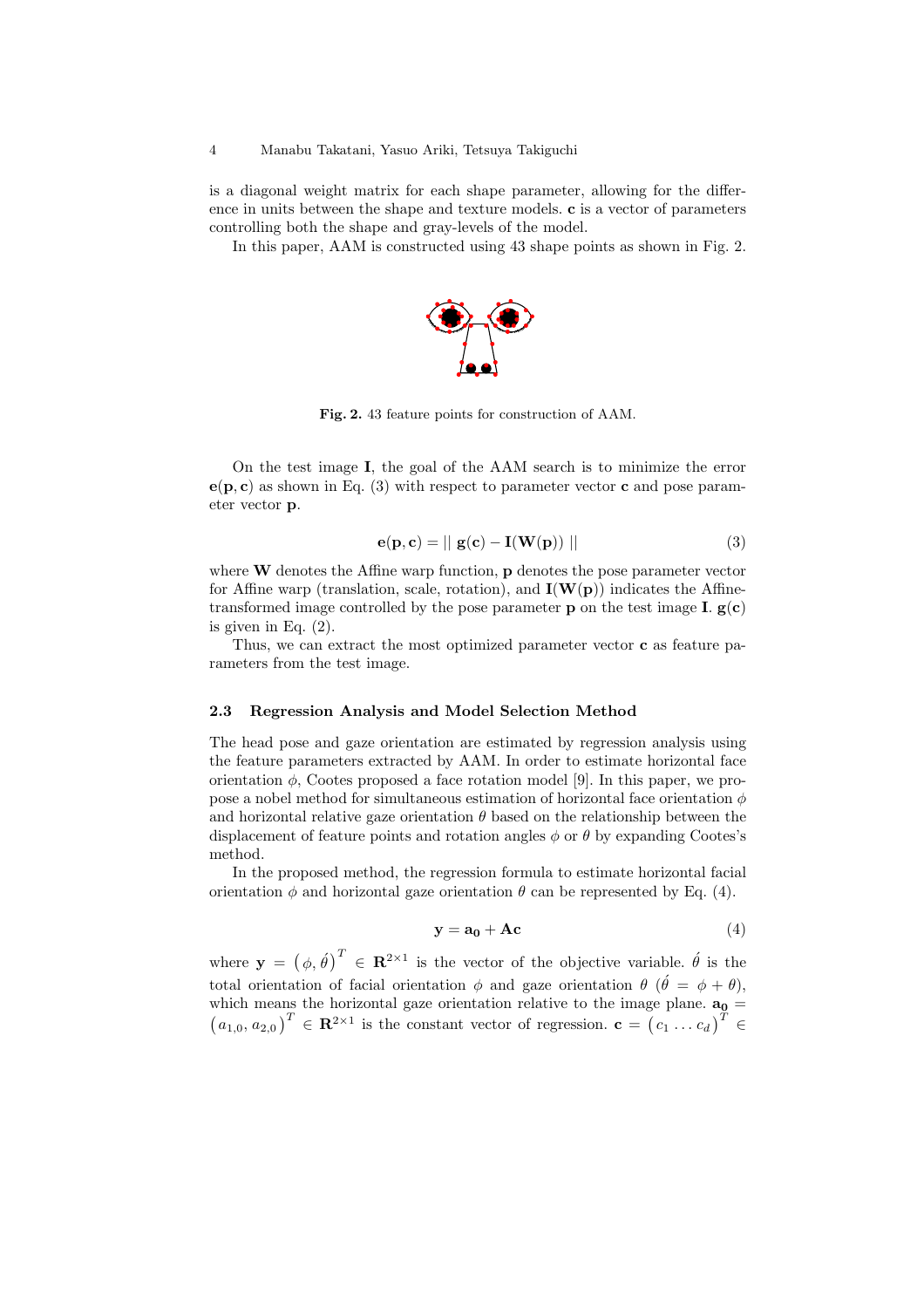$\mathbb{R}^{d\times 1}$  is the parameter vector (explanatory variable) as given in Eq. (1) and Eq. (2).  $\mathbf{A} \in \mathbb{R}^{2 \times d}$  is the matrix of the regression coefficients as given in Eq. (5).

$$
\mathbf{A} = \begin{pmatrix} a_{1,1} & \dots & a_{1,d} \\ a_{2,1} & \dots & a_{2,d} \end{pmatrix} \tag{5}
$$

where *d* is the dimension of parameter vector **c**.

Some components of parameter vector **c** are thought to be unessential when estimating horizontal facial orientation and horizontal gaze orientation because they sometimes cause over estimation when learning the regression coefficient matrix **A**.

To solve this problem and improve the precision of this method, in this paper, the model selection method is employed to select the most suitable formula. In Eq. (4), for example,  $\hat{\theta}$  can be represented as in Eq. (6).

$$
\acute{\theta} = a_{2,0} + \sum_{i=1}^{d} a_{2,i} c_i + \epsilon(0, \sigma^2)
$$
\n(6)

where estimation error  $\epsilon$  is assumed to have Gaussian distribution with mean 0 and variance  $\sigma^2$ . We want to select only the essential components of parameter vector **c**, but there are many combinations of the components. Therefore, we make  $S_k$  denote a set of the components among the following  $2^d - 1$  sets.

$$
S_1 = \{c_1\}
$$
  
\n
$$
S_2 = \{c_2\}
$$
  
\n
$$
S_3 = \{c_1, c_2\}
$$
  
\n
$$
\vdots
$$
  
\n
$$
S_{2^d-1} = \{c_1, \dots, c_d\}
$$

Then, the regression formula for  $S_k$  given in Eq. (6) can be represented as follows.

$$
\acute{\theta}_{k} = a_{2,0} + \sum_{i \in S_{k}} a_{2,i} c_{i} + \epsilon(0, \sigma_{k}^{2})
$$
\n(7)

After learning the regression coefficients using the least squared method among  $k = 2<sup>d</sup> - 1$ , the least scored model is selected as the most suitable model.

Akaike Information Criterion[10] (AIC) is one of model selection methods in regression analysis, which indicates generalization capability of regression formular using training data.

The maximum log-scaled likelihood  $l(\Theta_k; X)$  and the degrees of freedom of the model are evaluated by AIC as shown in Eq. (8).

$$
AIC_k = -2l(\Theta_k; X) + 2\dim(\Theta_k)
$$
\n(8)

$$
l(\Theta_k; X) = -\frac{n}{2}(1 + \log(2\pi\sigma_k^2))
$$
\n(9)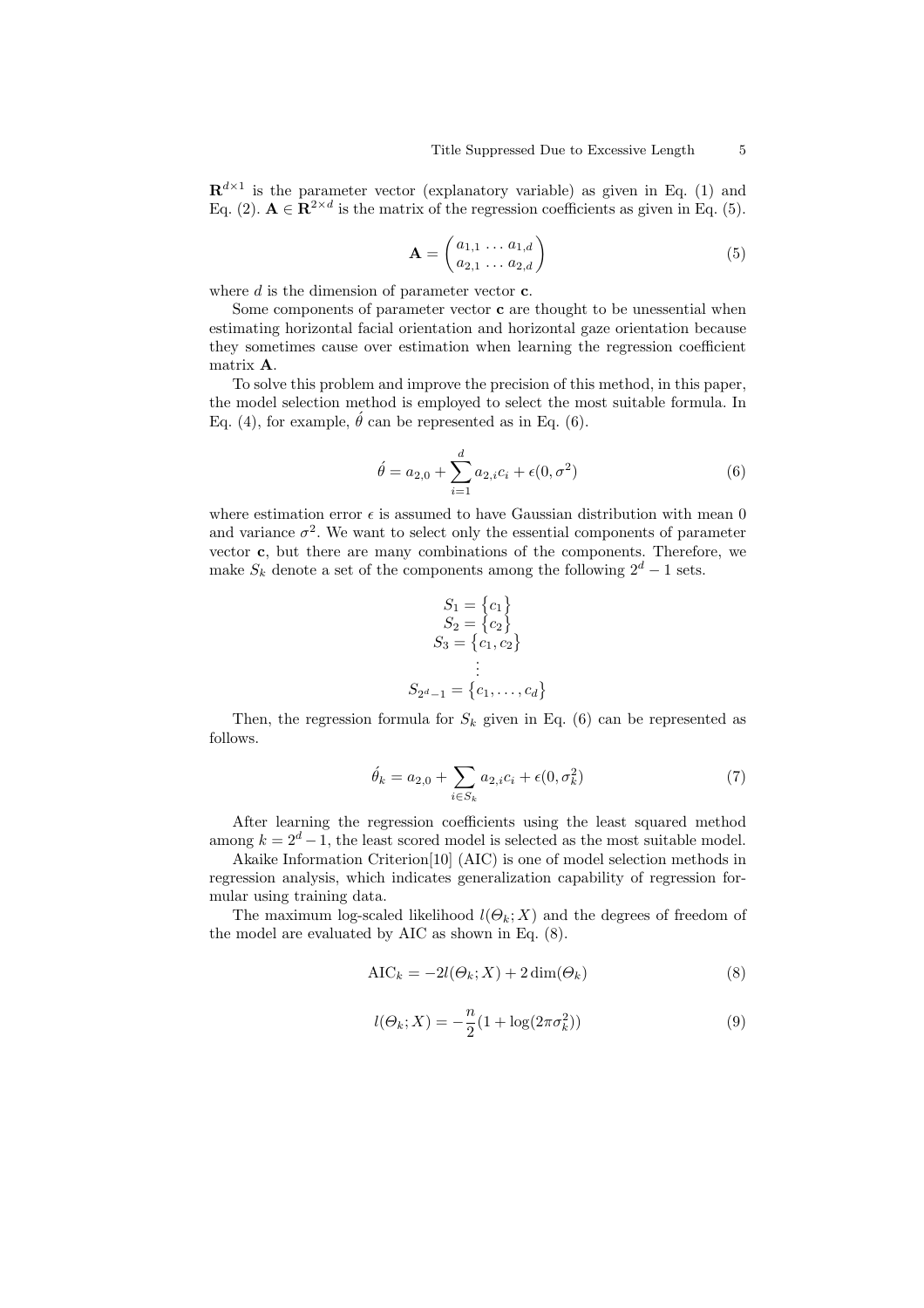#### 6 Manabu Takatani, Yasuo Ariki, Tetsuya Takiguchi

where *n* denotes the number of training images.  $\Theta_k$  denotes the model parameters given in Eq. (7), and maximum log-scaled likelihood  $l(\Theta_k; X)$  is assumed to be given in Eq. (9). The lower the AIC score, the better the evaluation of the model. This means that AIC gives an answer with a trade-off between the complexity of the model and the variance  $\sigma_k^2$  of the fitting error  $\epsilon$  to the training image set  $X$  as given in Eq.  $(9)$ .

In a similar way, Minimum Description Length[11] (MDL), and Bayesian Information Criterion[12] (BIC) are respectively defined as shown in Eq. 10, and Eq. 11.

$$
MDL_k = -l(\Theta_k; X) + \frac{\dim(\Theta_k) \ln n}{2}
$$
\n(10)

$$
BIC_k = -2l(\Theta_k; X) + \dim(\Theta_k) \ln n \tag{11}
$$

Thus, matrix  $\bf{A}$  and vector  $\bf{a_0}$  are trained in the above mentioned methods. Horizontal gaze orientation relative to the image plane can be estimated as shown in Eq. (12) using the parameter vector **c** of the test image.

$$
k = \arg\min_{k} \begin{cases} \text{AIC}_k \\ \text{MDL}_k \\ \text{BIC}_k \end{cases}
$$
 (12)

# **3 Experiment**

To confirm the validity of our method in estimating horizontal gaze orientation, we conducted the following experiment.

#### **3.1 Experimental Conditions**

Since there was no open dataset with variation of face and gaze orientation, we prepared a dataset by asking each subject to look at each of the markers on a wall in turn. The markers were placed horizontally on the wall at every 5 degrees. The variations of head pose and gaze orientation were in the horizontal direction and ranged from approximately  $-20$  degrees to  $+20$  degrees relative to the front. The dataset contained 4 subjects, 63 training images and 252 test images with 640 x 480 pixels for each subject, as shown in Table 1.

In this experiment, we used AAM parameters with up to 95% cumulative contribution ratio. In fact, the number of dimensions were about 10-20.

AAM construction and regression analysis were performed for each subject. The proposed method was evaluated by comparing it with the method proposed by Ishikawa et al (a conventional method). The horizontal gaze orientation estimation method was evaluated by means of absolute error degree (MAE).

Moreover, we conducted this experiment with the purpose of showing the validity and the contribution of the two unique points of the proposed method.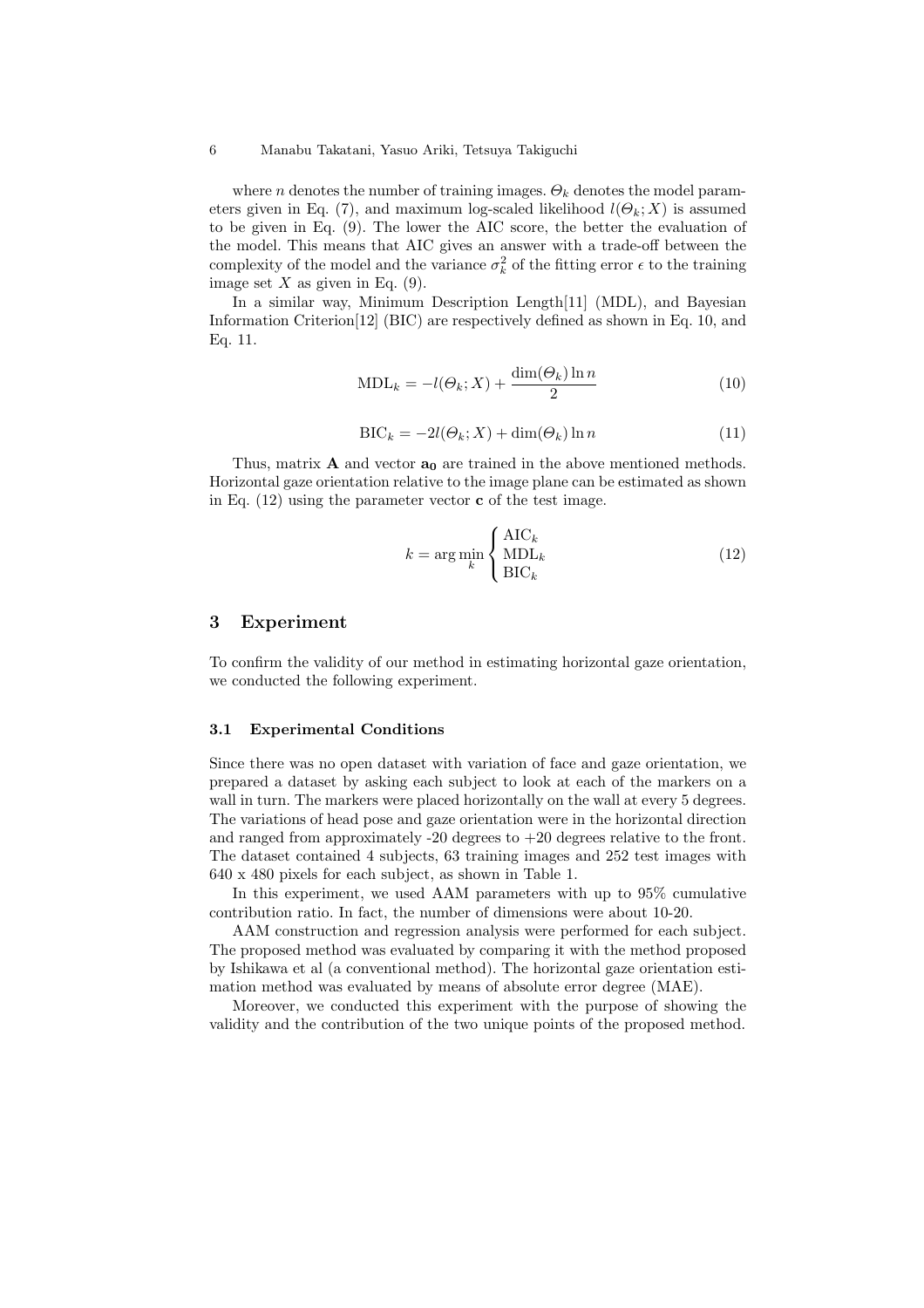| Face [deg] | Gaze $ \text{deg} $                      | Training Test |     |
|------------|------------------------------------------|---------------|-----|
| 0(Frontal) | $\pm$ 20, $\pm$ 15, $\pm$ 10, $\pm$ 5, 0 | 9             | 36  |
| 5          | $+20, +15, \pm 10, \pm 5, 0$             | 7             | 28  |
| -5         | $-20, -15, \pm 10, \pm 5, 0$             | 7             | 28  |
| $+10$      | $+20, +15, \pm 10, \pm 5, 0$             | 7             | 28  |
| $-10$      | $-20, -15, \pm 10, \pm 5, 0$             | 7             | 28  |
| $+15$      | $-20, -15, \pm 10, \pm 5, 0$             | -7            | 28  |
| -15        | $-20, -15, \pm 10, \pm 5, 0$             | 7             | 28  |
| $+20$      | $-20, -15, -10, \pm 5, 0$                | 6             | 24  |
| $-20$      | $-20, -15, -10, \pm 5, 0$                | 6             | 24  |
| In total   |                                          | 63            | 252 |

Table 1. Overview of our dataset for each subject ("Training" means the number of training images, and "Test" means the number of test images.)

At first, we compared the proposed method with the Ishikawa et al.'s method. In our method, we didn't use any model selection methods. On the other hand, we gave true coordinates of AAM shape points in Ishikawa's method because it required a lot of time for us to implement 3D AAM. Through this comparison, the validity of our method can be confirmed.

Next, we compared the difference between simultaneous method and sequential method. In sequential, the angle  $\theta$  of the gaze in relation to the face is described in Eq. (4). After regression analysis, total horizontal gaze orientation  $\dot{\theta}$  is computed as  $\phi + \theta$ . Through this comparison, the validity of "simultaneous" estimation can be confirmed.

Finally, we compared AIC with other methods of model selection. MDL (Minimum Description Length) [11] and BIC (Bayesian Information Criterion) [12] are well-known methods for selecting the model in recent years. Thus, the validity of "model selection by AIC" can be confirmed by comparing it with MDL and BIC.

## **3.2 Results**

Fig. 3 shows the experimental results. We can confirm the validity of simultaneous method. The graph shows the average estimation error [deg]. Though the difference among these methods seems small, a significant difference is confirmed with significance level of 95%.

This graph shows that our approach contributes the improvement of the gaze estimation error from 4.2 [deg] to 2.7 [deg]. I think there is no critical difference among three model selection methods. But it is important to reduce the dimension of the feature vector using model selection method.

Next, We analyzed the performance of our approach (e.g. AIC) in each face direction. Fig. 4, Fig. 5, Fig. 6, and Fig. 7 respectively show that the mean estimation error in each face angle and each subject. From these graph, we can confirm the face angle robustness of the proposed method.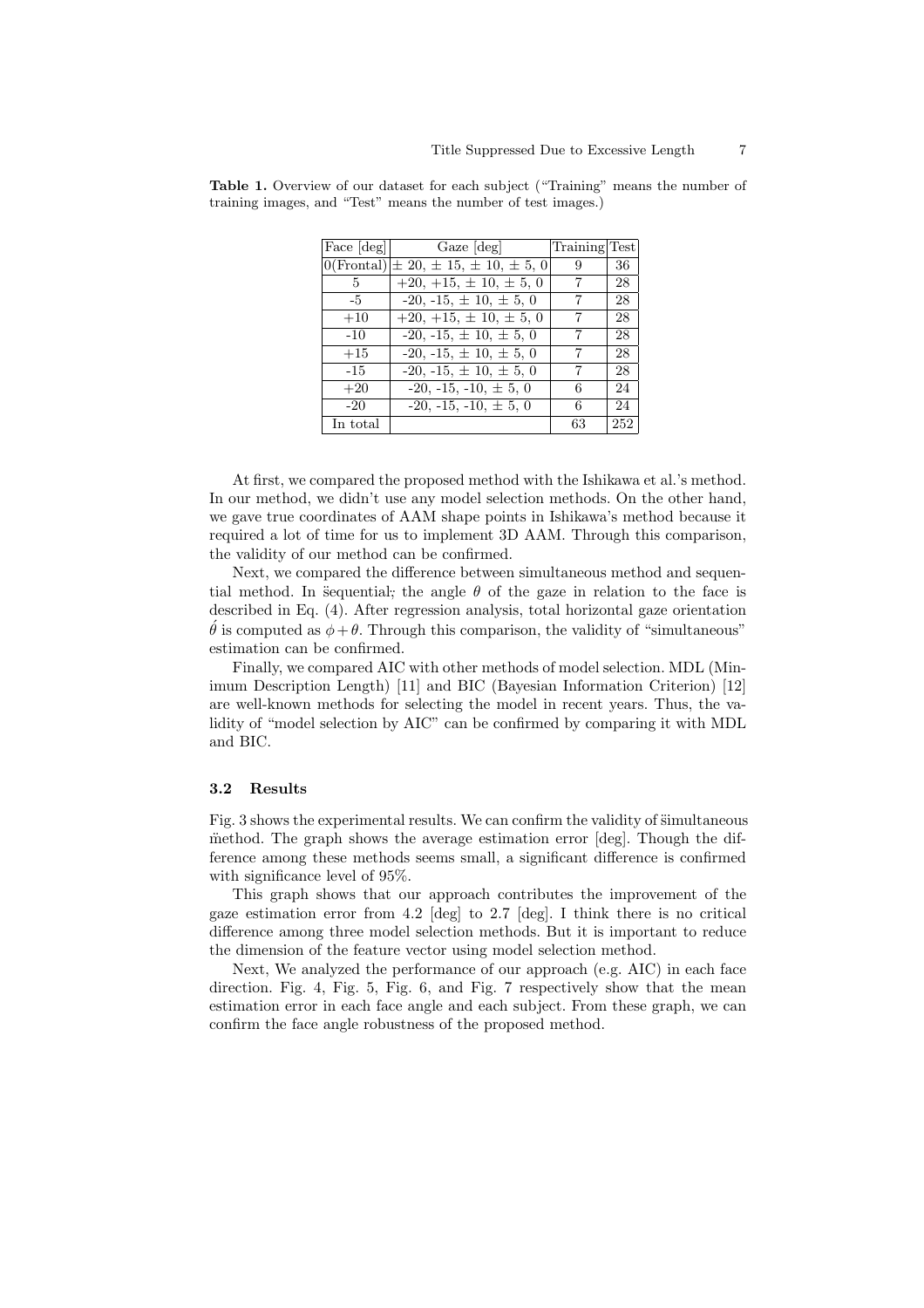

**Fig. 3.** Experimental results (Mean estimation error).



**Fig. 4.** Experimental results (estimation error) of subject No. 1 in each face angle.



**Fig. 5.** Experimental results (estimation error) of subject No. 2 in each face angle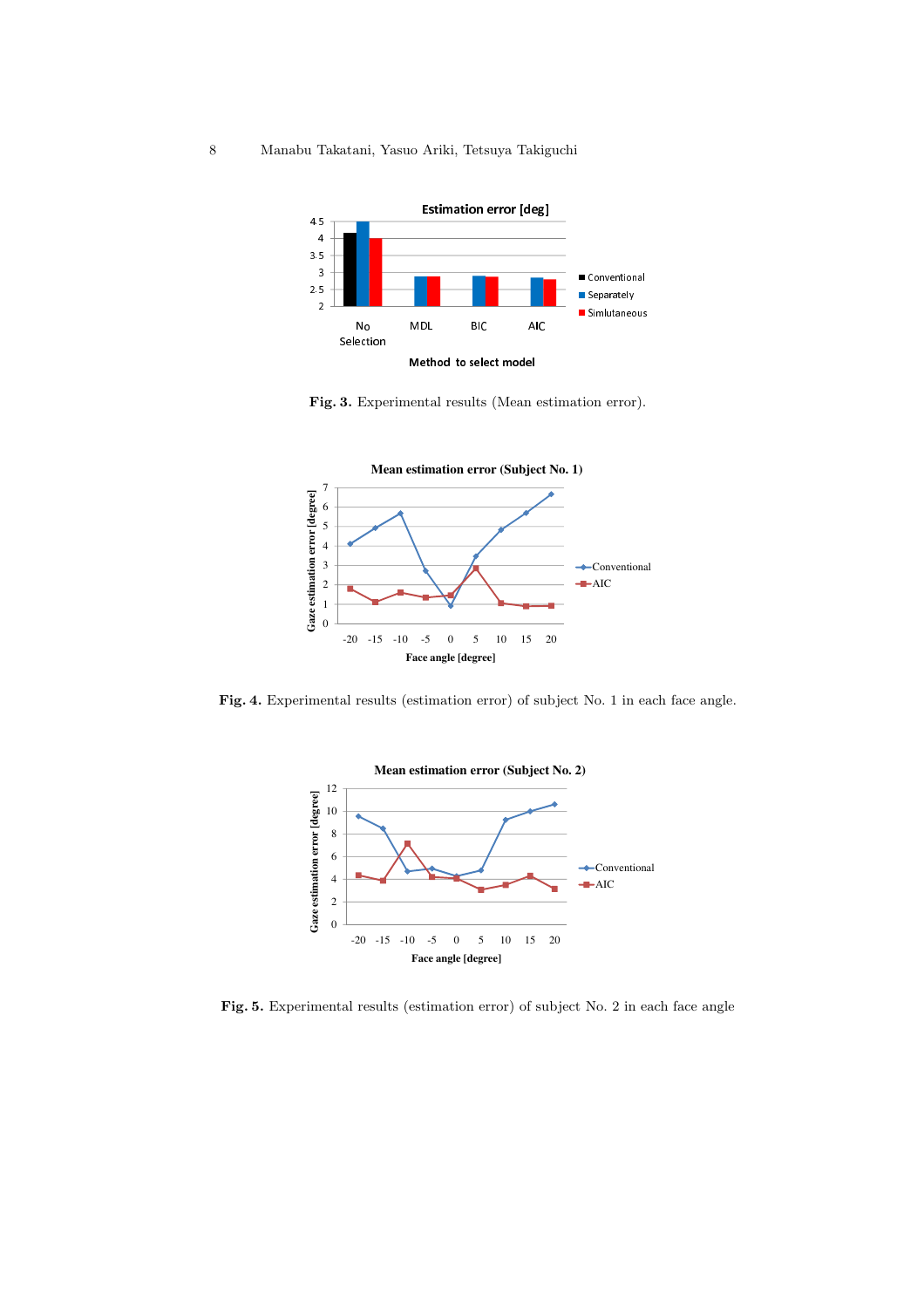

**Fig. 6.** Experimental results (estimation error) of subject No. 3 in each face angle



**Fig. 7.** Experimental results (estimation error) of subject No. 4 in each face angle